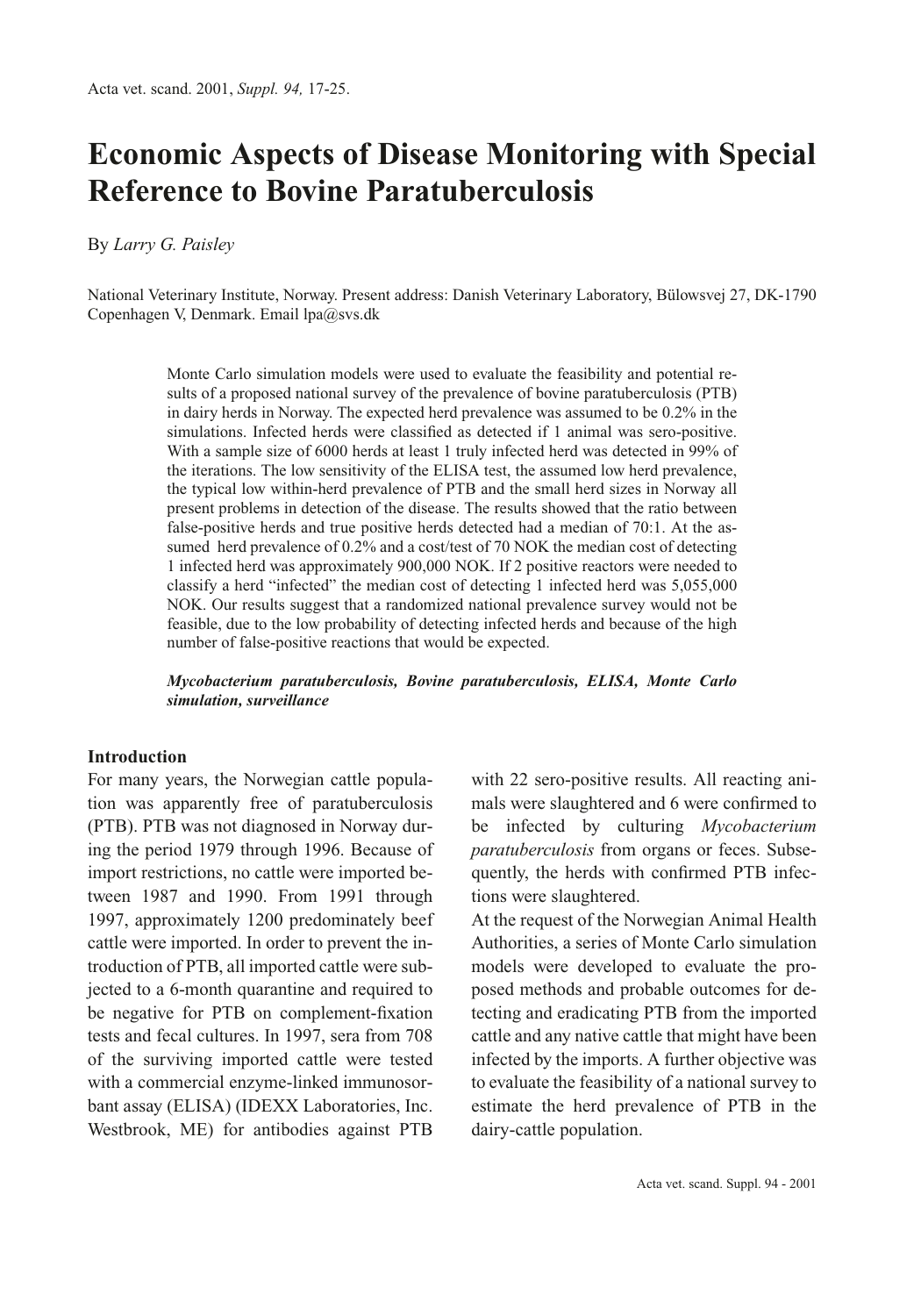This report will describe the models and simulated results for the proposed national dairy survey.

# **Material and Methods**

#### *Herds surveyed*

Because there was political pressure to do so and to maintain its PTB-free status, a national survey for PTB in Norway in the dairy cow population had been proposed. Thus, the herds chosen for the simulation were dairy herds. A search of the national data base containing records of all dairy herds that receive state subsidies resulted in 24,218 dairy herds. Herds would be randomly selected from this population for inclusion in the survey.

# *Herd size*

Data from the national register of dairy herds that received subsidies was used to construct a frequency distribution of the herd sizes of the dairy population. Only cows 2 or more years of age were included. A cumulative probability distribution function for the sizes the herds was

constructed (*Vose* 1996) (Figure 1). The distribution had a range between 1 and 136 cows. The distribution contained 21 classes. Twenty of the classes were of equal size with a difference of 2 between the fewest and most animals in the class. The within-class herd sizes in the these classes were modeled as discrete probability distributions with each herd size within each class having an equal probability (33.34%) of being sampled. These 20 classes (herd sizes 1-60 cows) represented more 99.99% of the herds. The last class consisted of a discrete distribution of 19 herds containing 61-136 animals each. In each iteration of the model, herd sizes (HS) based on these distributions were generated by Latin Hypercube sampling from the herd-size distributions. If more than one infected herd was selected in the model, the size for each herd was generated independently. The individual herd size was used to calculate the number of infected animals in tested herds. All animals greater than 2 years of age in the herds would be tested.



Figure 1. The figure shows the distribution of the number of cows greater than 2 years of age in Norwegian dairy herds.

Acta vet. scand. Suppl. 94 - 2001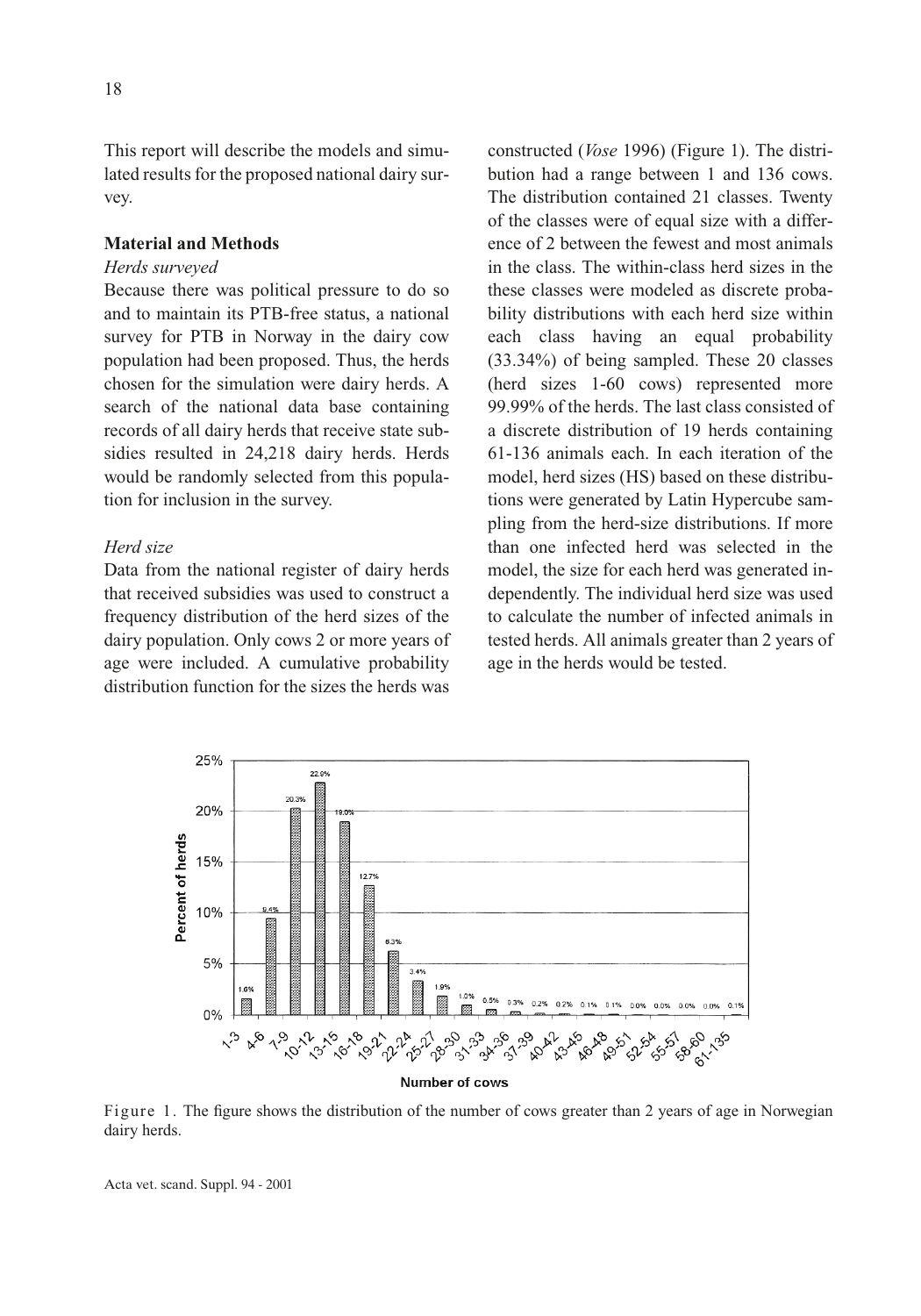# *Number of herds tested (NHT)*

The number of herds that were tested in the model was 6000. This number was chosen after trial runs with fewer herds showed that an infected herd would be detected in less than 99% of the iterations.

# *Herd-level prevalence*

A fixed herd-level prevalence (HP) of 0.2% was used in all simulations. This prevalence was chosen because if a country can document that the prevalence of a disease <0.2% with a confidence level of 99%, it can be considered free of that disease (OIE, 1998). If the Norwegian dairy cattle population is not free of PTB, the prevalence must be very low because no clinical or laboratory diagnoses have been reported in two decades.

# *Number of infected herds in the population*

A binomial distribution will calculate the number of infected herds in *n* herds based on the probability p that any herd is infected (*Vose* 1996). The number of infected herds in the population (IH) was calculated with a binomial (N, HP) probability distribution function, where N was the 24,218 herds in the dairy population and HP was the herd-level prevalence (0.2%).

### *Within-herd prevalence*

The BetaPERT distribution is a re-scaled version of the Beta distribution that allows the parameters to be estimated from minimum, maximum and most likely values. It is considered the most appropriate distribution for modeling a continuous variable based on expert opinion (*Vose,* 1996). The within-herd prevalence (WHP) was modeled as a BetaPERT distribution function with a minimum of 1%, a maximum of 50% and a most likely prevalence of 10%. This distribution was chosen based on the reported within-herd prevalence in several studies (*Collins & Morgan* 1991, *Collins &*

*Morgan* 1992, *Jordan* 1996, *NAHMS* 1996). By default, all infected herds had at least 1 infected animal.

# *ELISA characteristics*

*Jordan* (1996) emphasized that published estimates of test sensitivity and specificity should be regarded as approximate because they are derived from cattle that may differ from the population of interest. The sensitivity of the ELISA is affected by the stage of the disease (being highest in animals showing clinical signs and shedding the organism). *Sweeney et al.* (1995) reported a range in sensitivity (SE) of 15% to 87% with an average of 45%. In this study, the sensitivity of the ELISA was modeled with a BetaPERT distribution with a minimum of 15%, a most likely value of 45%, and a maximum of 87%. The specificity (SP) of the ELISA is considered high in comparison to some other diagnostic tests, but it might be of concern if large scale testing is contemplated (*Jordan* 1996). The specificity was modeled with a uniform 99.0% to 99.9% distribution.

# *Number of infected herds tested*

The number of infected herds tested (IHT) was calculated with a hypergeometric (NHT, IH, N) distribution function where the number of herds tested (NHT) was 6000. IH was the number of infected herds in the population and N was 24,218 (*Vose* 1996).

# *Number of infected herds detected*

The distribution of the number of infected herds detected (NID) was calculated as follows. The size of each infected herd tested was generated, individually, by Latin Hypercube sampling from the herd size distribution. The number of infected animals in each infected herd tested (NIT) was individually calculated with a binomial (HS, WHP). The number of infected animals in each herd that were detected was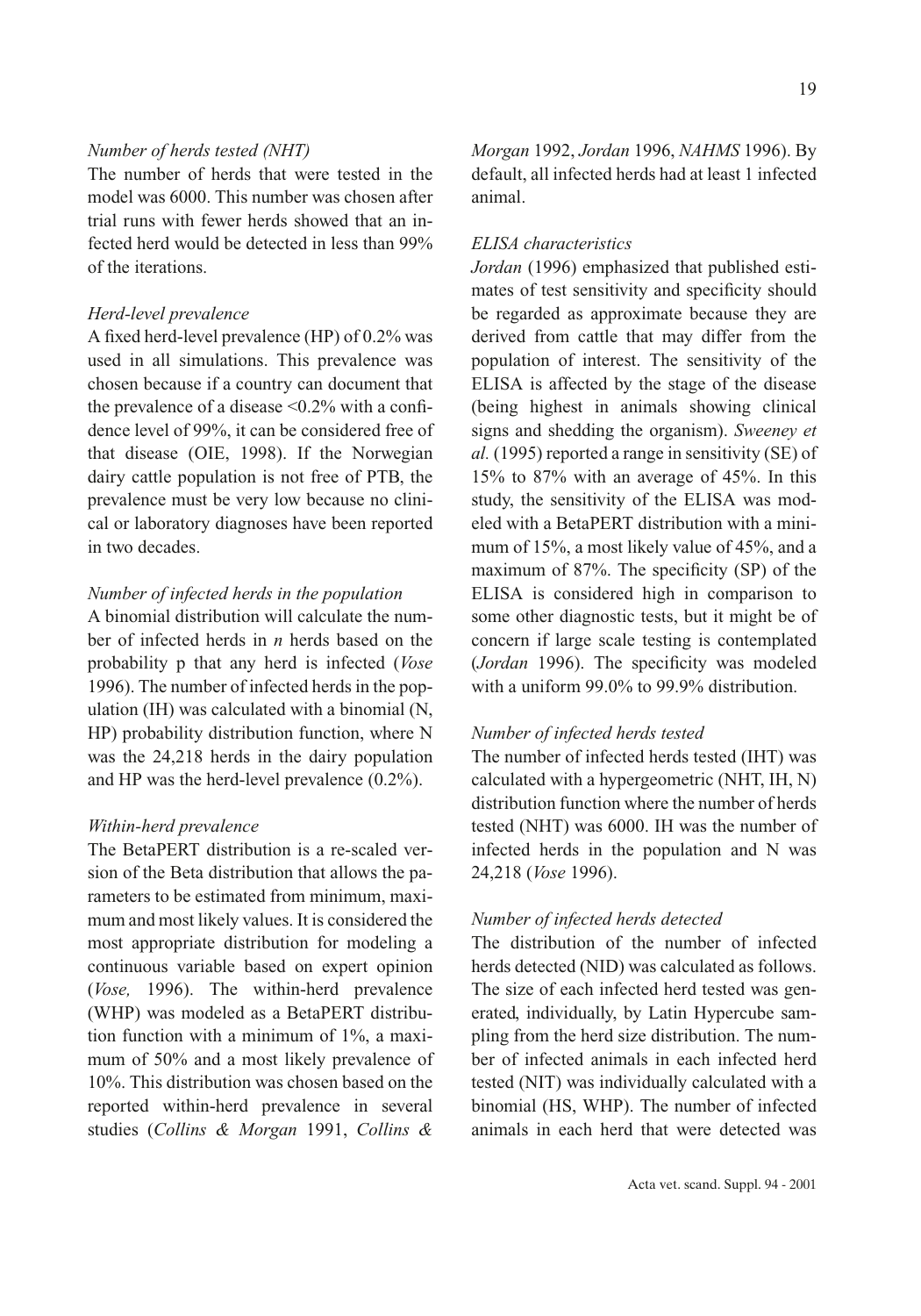generated with a binomial (NIT, SE) distribution function where NIT was the number of infected animals tested and SE was the ELISA sensitivity. By default, all infected herds tested had at least 1 infected animal tested. If the number of infected animals detected was greater than 0 then a 1 was generated. The total number of times 1 was generated in each iteration was the total number of infected herds detected. The probability of detecting an infected herd was equal to the percentage of iterations when 1 or more infected herds were detected. Infected herds were classified as detected if 1 or more infected animals were detected by the test in one simulation or if 2 or more infected animals were detected by the test in another simulation. The sensitivity of the ELISA test on a herd basis (HSE) was estimated by dividing the number of infected herds detected in each iteration by the number of infected herds tested in that iteration.

#### *Number of false positive reactions*

The distribution of the number of false positive reactions was simulated separately. The number of false positive reactions on a herd basis was calculated with a binomial (HS, 1-SP) distribution function where HS was the number of animals tested. The herd size was generated by Latin Hypercube sampling from the herd size distribution and SP was the ELISA specificity for that iteration. If the number of positive reactions generated was greater than 0 the herd was classified as a false positive herd and a 1 was generated. The percentage of 10,000 iterations when a 1 was generated was the herd false-positive percentage (HFPP). The herd level specificity (HSP) was calculated as 1- HFPP.

#### *Predictive value of the ELISA results*

The predictive value of a positive test  $(PV+)$  is defined as the proportion of diseased animals among those that test positive (Martin et al, 1987). In this model the distribution of the predictive value of a positive herd test (HPV+) was calculated with the formula:

# $HPV+=HP*HSE/HP*HSE+1-HP*1-HSP$ where HP was the herd-level prevalence

| Variable    | Description                         | Distribution                     |
|-------------|-------------------------------------|----------------------------------|
| N           | Number of herds                     | Fixed; 24,218                    |
| HP          | Prevalence of PTB                   | Fixed; $0.2\%$                   |
| <b>IH</b>   | Number of infected herds            | Binomial (N,HP)                  |
| NHT         | Number of herds tested              | Fixed; 6000                      |
| <b>IHT</b>  | Infected herds tested               | Hypergeometric (NHT, IH, N)      |
| HS          | Herd size                           | Cumulative $(1,136)$             |
| WHP         | Within-herd prevalence              | BetaPERT (0.01,0.10, 0.50)       |
| <b>NIT</b>  | Number of infected cows tested      | Binomial (HS, WHP); Minimum =1   |
| <b>SE</b>   | Test sensitivity                    | BetaPERT (0.15, 0.45, 0.87)      |
| NID.        | Number of infected detected         | Binomial(NIT, SE)                |
| <b>HSE</b>  | Herd test sensitivity               | NID/NIT                          |
| SP.         | Test specificity                    | Uniform (0.99, 0.999)            |
| <b>HSP</b>  | Herd test specificity               | 1-herd false positive percentage |
| <b>NIHT</b> | Non-infected herds tested           | <b>NHT-IHT</b>                   |
| <b>NICT</b> | Non-infected cows tested            | $NIHT * 12$                      |
| FP          | Number of false positive herd tests | Binomial (NIHT, 1-HSP)           |
| FP:TP       | False positive: true positive ratio | <b>SNID/FP</b>                   |

Table 1. Description and distribution of input variables for the Paratuberculosis (PTB) survey models.

Acta vet. scand. Suppl. 94 - 2001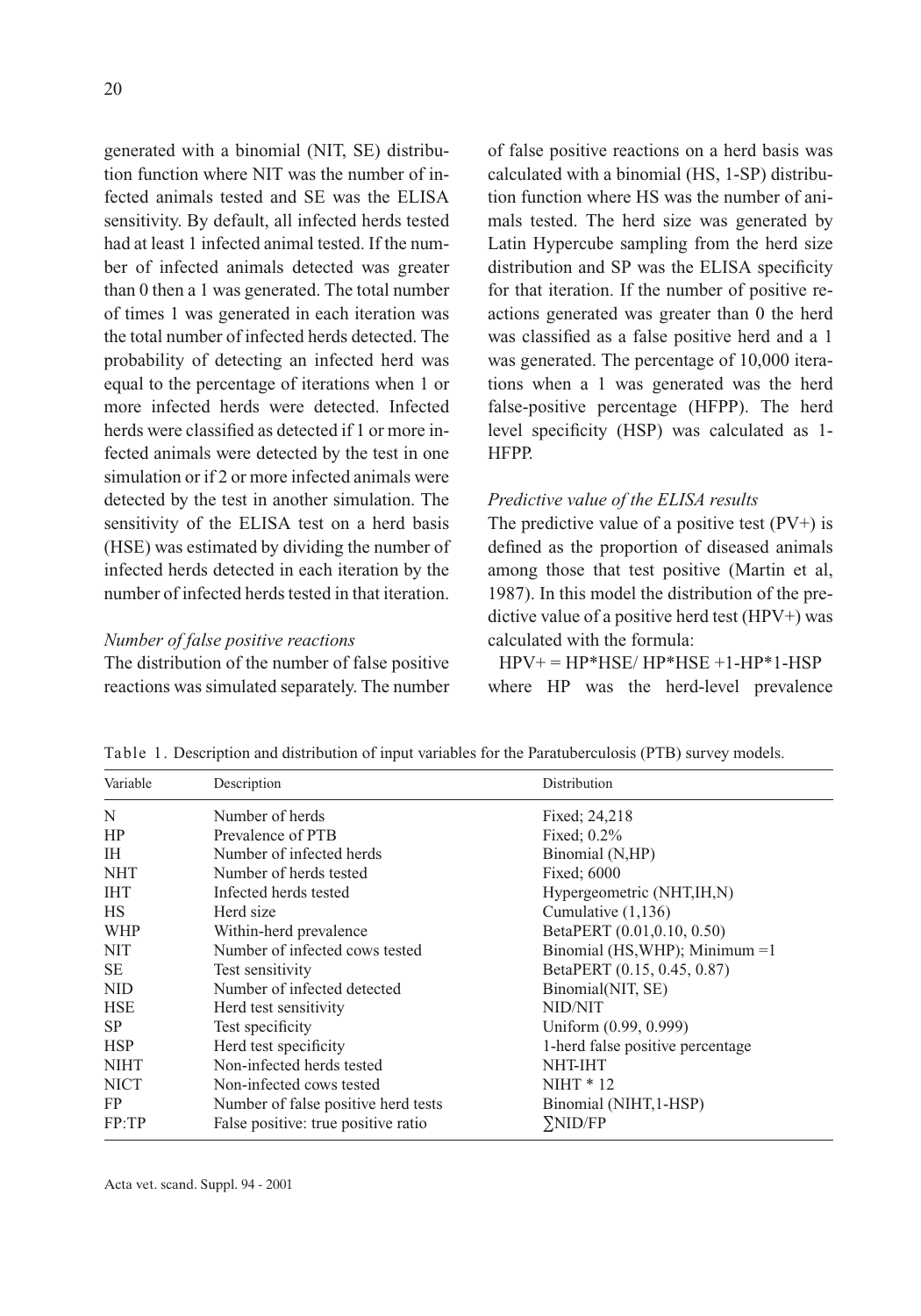|                                          | Percentiles |                |          |           |           |  |
|------------------------------------------|-------------|----------------|----------|-----------|-----------|--|
| Variable                                 | Minimum     | 5th            | 50th     | 95th      | Maximum   |  |
| Number of infected herds in population   | 20          | 37             | 48       | 60        | 75        |  |
| Number of infected herds tested          | 2           |                | 12       | 18        | 26        |  |
| Number of animals tested/herd            |             | 5              | 12       | 24        | 135       |  |
| Number of infected animals/herd tested   |             |                |          | 2         | 10        |  |
| Number of infected animals/herd detected | 0           | 0              |          |           | 8         |  |
| Number of infected herds detected        | 0           | $\mathfrak{D}$ | 6        | 11        | 21        |  |
| Herd sensitivity (1 positive)            | $0\%$       | 18%            | 50.5%    | 83%       | $100\%$   |  |
| Herd specificity (1 positive)            | 91.8%       | 92.4%          | 93.0%    | 93.5%     | 94.2%     |  |
| Number of non-infected herds tested      | 5974        | 5982           | 5988     | 5993      | 5998      |  |
| Number of non-infected animals tested    | 71688       | 71784          | 71856    | 71916     | 71976     |  |
| Number of false positive herds           | 339         | 381            | 413      | 445       | 486       |  |
| False positive: true positive ratio      | 18          | 36             | 70       | 215       | 486       |  |
| Predictive value of positive herd test   | $0.03\%$    | 0.14%          | $0.51\%$ | $4.04\%$  | 99.5%     |  |
| Predictive value of negative herd test   | 99.2%       | 99.7%          | 99.8%    | 99.9%     | 99.99%    |  |
| Cost / infected herd detected (NOK)      | 256,240     | 488,822        | 899,791  | 2,710,965 | 5,448,500 |  |

Table 2. Outputs of the simulations (10,000 iterations) of the Paratuberculosis survey model with 6000 of 24,218 dairy herds tested.

(0.2%), HSE was the distribution of the herdlevel sensitivity and HSP was the distribution of herd-level specificity.

The predictive value of a negative test (PV-) is the proportion of non-diseased animals among those that test negative. The distribution of the predictive value of a negative herd test (HPV-) was calculated with the formula:

 $HPV = 1-HP*HSP/1-HP*HSP + HP*1-HSE$ where HP was the herd-level prevalence (0.2%), HSP was the distribution of herd-level specificity and HSE was the distribution of herd-level sensitivity.

#### *The cost of testing*

The cost of testing each sample was set at 70 NOK (1\$=7.9 NOK). The initial cost (IC) of testing was estimated by:

# IC=6000\*12\*70

where 6000 was the number of herds tested, 12 was the median herd size and 70 NOK was the cost of each ELISA test. It was assumed that all test positive herds would be re-tested so there would be an additional cost (AC) that was calculated by:

#### AC=TPH\*12\*70

where TPH was the number of test positive herds, 12 was the median herd size and 70 was the cost of each ELISA test.

The total cost of testing (TC) was IC+ AC. The distribution of the cost per true positive herd detected (CTP) was calculated by:

CTP=TC / number of infected herds detected. If no infected herds were detected then

#### *The simulations*

CTP=TC.

To simulate the sampling and testing for PTB, @Risk software (Version 3.5e, Palisade Corporation, Newfield, NY, USA); a risk-analysis add-in to the Excel spreadsheet of the Microsoft Corporation, Redmond, WA, USA) was used. Preliminary runs of the simulation showed that the outputs changed by  $\leq 0.5\%$  after approximately 7500 iterations. However, greater precision the simulations were run with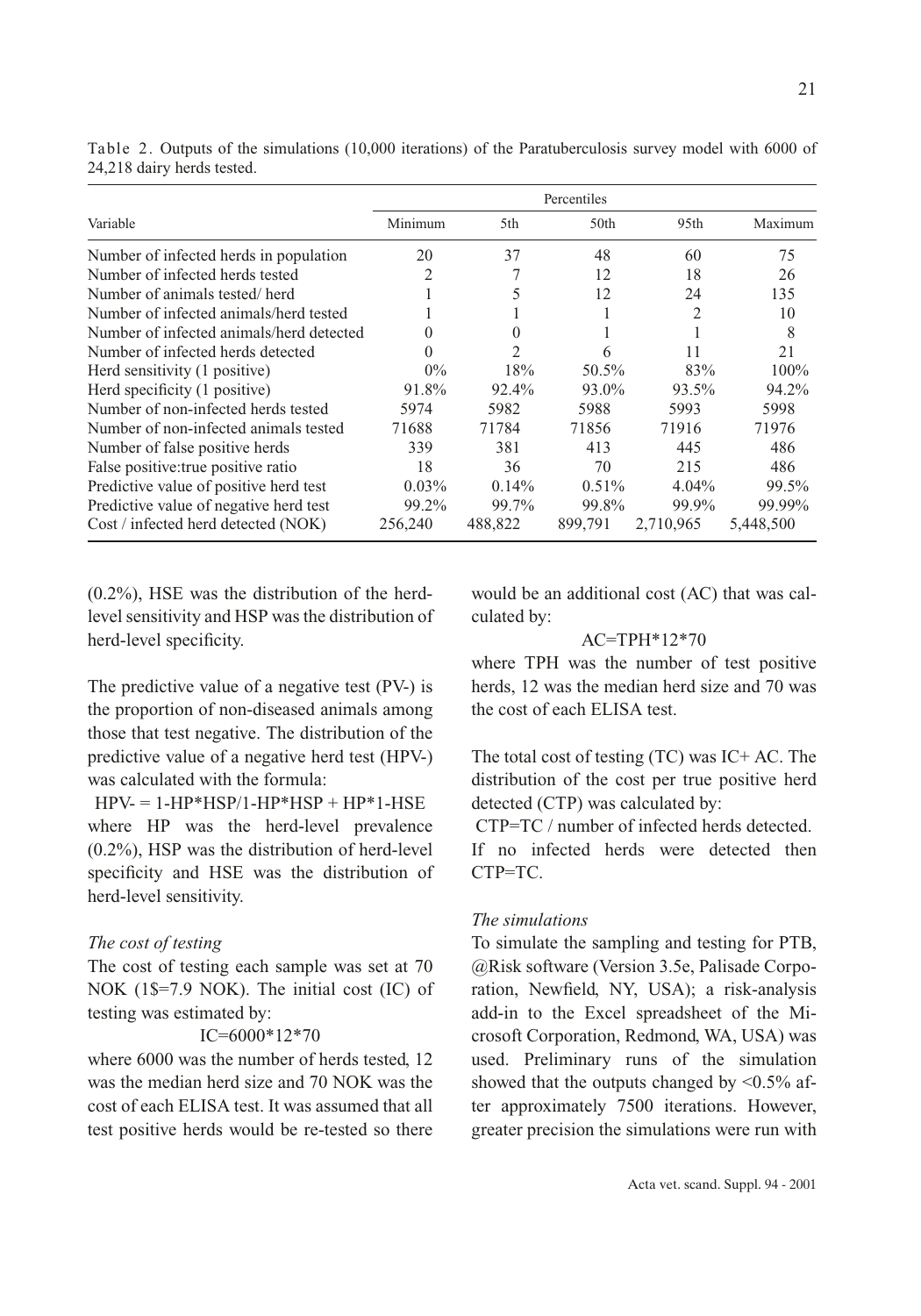10,000 iterations. The sampling method was Latin Hypercube and Monte Carlo recalculations were used. A list of variables, the distributions and fixed values used in the model are in Table 1.

# **Results**

Table 2 shows the results when 6000 herds were tested. The results were generated as probability distributions. With an estimated herd prevalence of 0.2%, one would expect to have a minimum of 20, a median of 48 and a maximum of 75 infected herds in the tested model population. The median number of infected herds tested was 12. When testing 12 infected herds, one would expect to detect infection in approximately 6. There was a 99.2% probability that at least 1 infected herd would be detected. Approximately, 72,000 non-infected animals would be tested resulting in a median number of 413 false-positive herd reactions. A median of 70 false-positive reactions for every truly infected herd detected would be expected. The median predictive value of a positive herd test was 0.51% while the median predictive value of a negative herd test was 99.8%. The median cost per infected herd detected was more than 5,05 million NOK.

### **Discussion**

After many years during which the Norwegian cattle population was apparently free of PTB, in 1997 22 of 708 imported animals were seropositive when tested with an ELISA. All seropositive animals were slaughtered and 6 animals in 3 herds were confirmed to be infected by culturing organ and/or fecal samples. All confirmed infected animals were imports except 1 offspring of an imported cow. Sero-positive animals were also found in herds with direct or indirect contact with the infected herds (*Djønne et al.* 1999). The only evidence of PTB in Norway was confined to beef cattle. However, there had never been a survey determine the prevalence of PTB in the dairy population. Because the severe movement and trade restrictions only affected the beef cattle industry, there was political pressure to determine whether the disease also was present in the native dairy population. Therefore a national survey to confirm the absence of or herd prevalence of PTB in the dairy population was proposed.

Monte Carlo simulation modeling was used to assess the feasibility of the proposed survey. Simulation modeling is an effective tool for evaluating potential programs before committing resources that may be better used elsewhere or in a more effective way.

Herd level and within-herd prevalence greatly influence the outcome of serological surveys. Considering the absence of clinical or laboratory diagnoses, other than in the imported cattle, the prevalence of PTB infected dairy herds in Norway must be very low if not 0%. A herd prevalence of 0.2% was used in the model because to declare a country free of a disease, a survey that will detect 1 or more infected herds at that prevalence with 99% confidence must be done (*OIE,* 1998). For this reason, the number of herds tested must be in excess of 4,500 to ensure that infected herds are included in the sample (*Cameron* 1998). All animals over 2 years of age in a herd would be tested. However, because of the small herd sizes (model median=12 cows), the ELISA characteristics and low within-herd prevalence, it is impossible to classify an individual herd as uninfected with an acceptable level of confidence (*Cameron* 1998, *Cameron and Baldock* 1997). In the present simulations, in 50% of the iterations the median number of infected animals tested was 1, and 95% of the time the number of infected animals tested was less than or equal to 2. The median number of infected animals detected was 1. From this, one can see that the herd level sensitivity (*Martin et al.* 1992, Carpenter and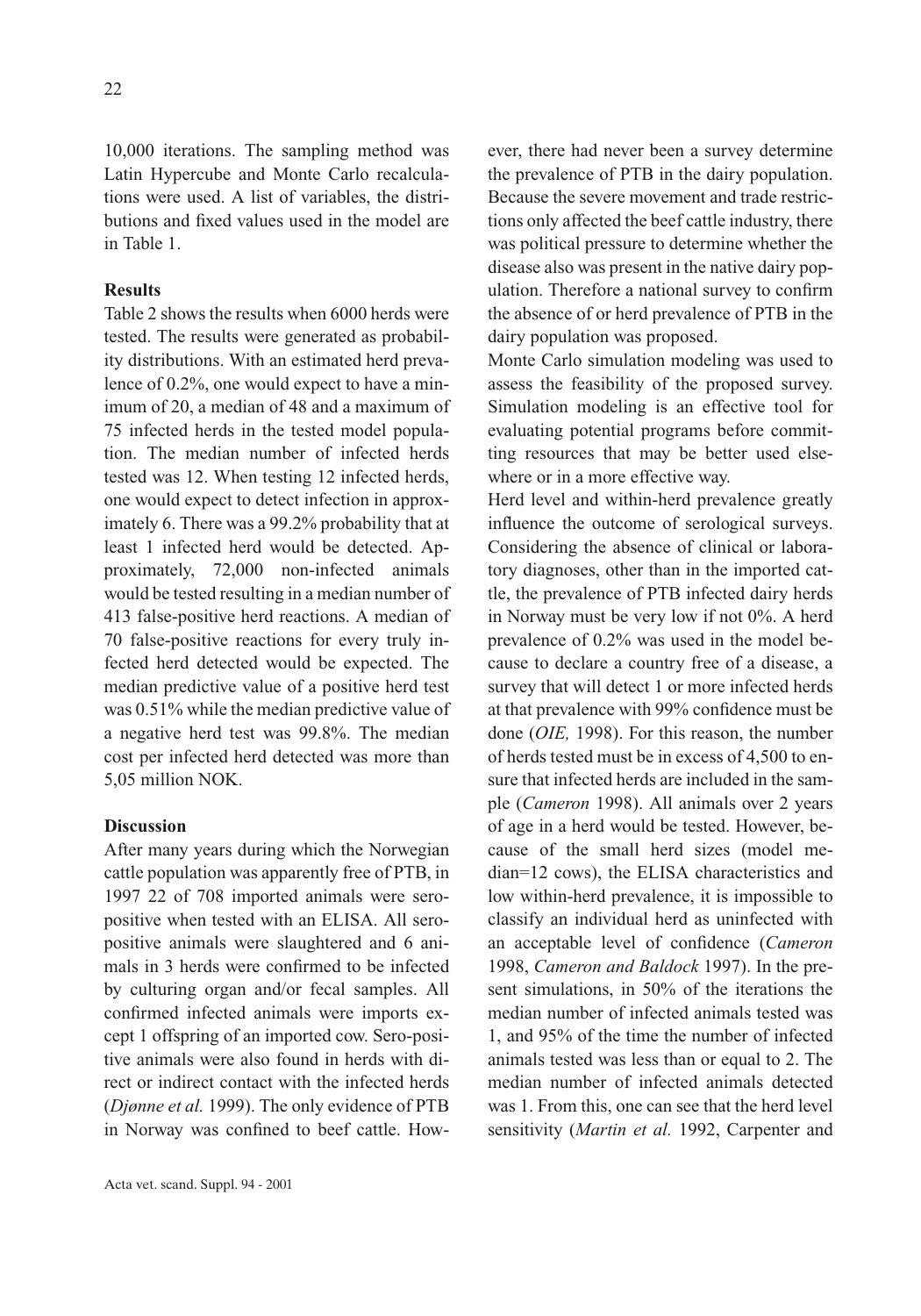*Gardner* 1996) would not be much different from the individual test sensitivity.

One could argue that detecting only about 50% of the potentially infected herds tested is better than detecting none. However, in Norway herds that are diagnosed as PTB infected are placed under severe restrictions regarding animal movements, sales, shared pastures, etc. The potential for false positive reactions due to less than 100% specificity of the ELISA could potentially cause extreme hardship to many dairy farmers. In the simulations the specificity of the ELISA was assumed to follow a uniform distribution with a minimum of 99.0% and a maximum of 99.9%. The mean of this distribution is 99.5%. This might have been an optimistic estimate, because Jordan (1996) used an array of 95%, 96%, 97%, 98% and 99% to model the ELISA specificity under Australian conditions. If the true herd prevalence of PTB in Norway is about 0.2% and if 6000 herds were tested approximately 5950 of the tested herds would be uninfected. The median herd size in these simulations was 12 animals. Thus, about 71,000 uninfected animals would be tested resulting in a median of 413 false-positive reactions. There would be between 381 and 445 false-positive reactions 95% of the time. The possibility that clustering of false positive reactors might occur was not addressed in this model. The herds with positive reactors (infected or not) would be placed under movement and trade restrictions until the diagnosis could be confirmed or rejected. Confirmation would have to be by some other method (for example, another ELISA, fecal culture, culture of necropsy tissues, or other immunological test) (*Spangler et al.* 1992a, *Spangler et al.* 1992b, *Sweeney et al.* 1995, *Collins* 1996). All of these methods have problems with lack of sensitivity, specificity or both and could also result in inconclusive results. Thus, confirming a diagnosis can be very difficult and time consuming.

A common method to compensate for less than 100% specificity is to require more than 1 animal in a herd to test positive before a herd is classified as infected (*Donald* 1993, *Donald et al.* 1994, *Jordan* 1996, *Jordan & McEwen* 1998). Requiring more than 1 positive reaction in order to classify a herd as infected in order to reduce the number of false-positive reactors (*Donald et al.* 1994, *Jordan & McEwen* 1998) is not a feasible option for Norway. In these simulations, 95% of the time there were fewer than 2 infected animals per herd tested. In 95% of the iterations the number of infected animals per herd that were detected was 1. This would result in a herd-level sensitivity of approximately 5%. However, the herd-level specificity would be approximately 99.7%

Another way to decrease the expected number of false positive reactors would be to decrease the number of herds tested and thus the number of uninfected animals tested. This would also decrease the probability of detecting any truly infected herd. A median of 12.6% of infected herds was detected when 6000 herds were tested, but only 1.8 % if 500 herds were tested. The main reason that the probability of detecting an infected herd is so low is that the median percentage of the total number of infected herds tested would be 4-25% depending on the sample sizes used.

The costs associated with the proposed survey were also analyzed. At 70 NOK per test, the initial cost of testing would be approximately 5 million NOK. In addition, it was assumed that any herds that were classified as sero-positive would be re-tested. If a herd was classified as infected if 1 or more sero-positive animals were found, the median cost of detecting a truly infected herd was approximately 900,000 NOK. If it required 2 or more sero-positive animals to classify a herd as infected, the median cost to detect a truly infected herd was 5.06 million NOK. The costs would be less if the herd preva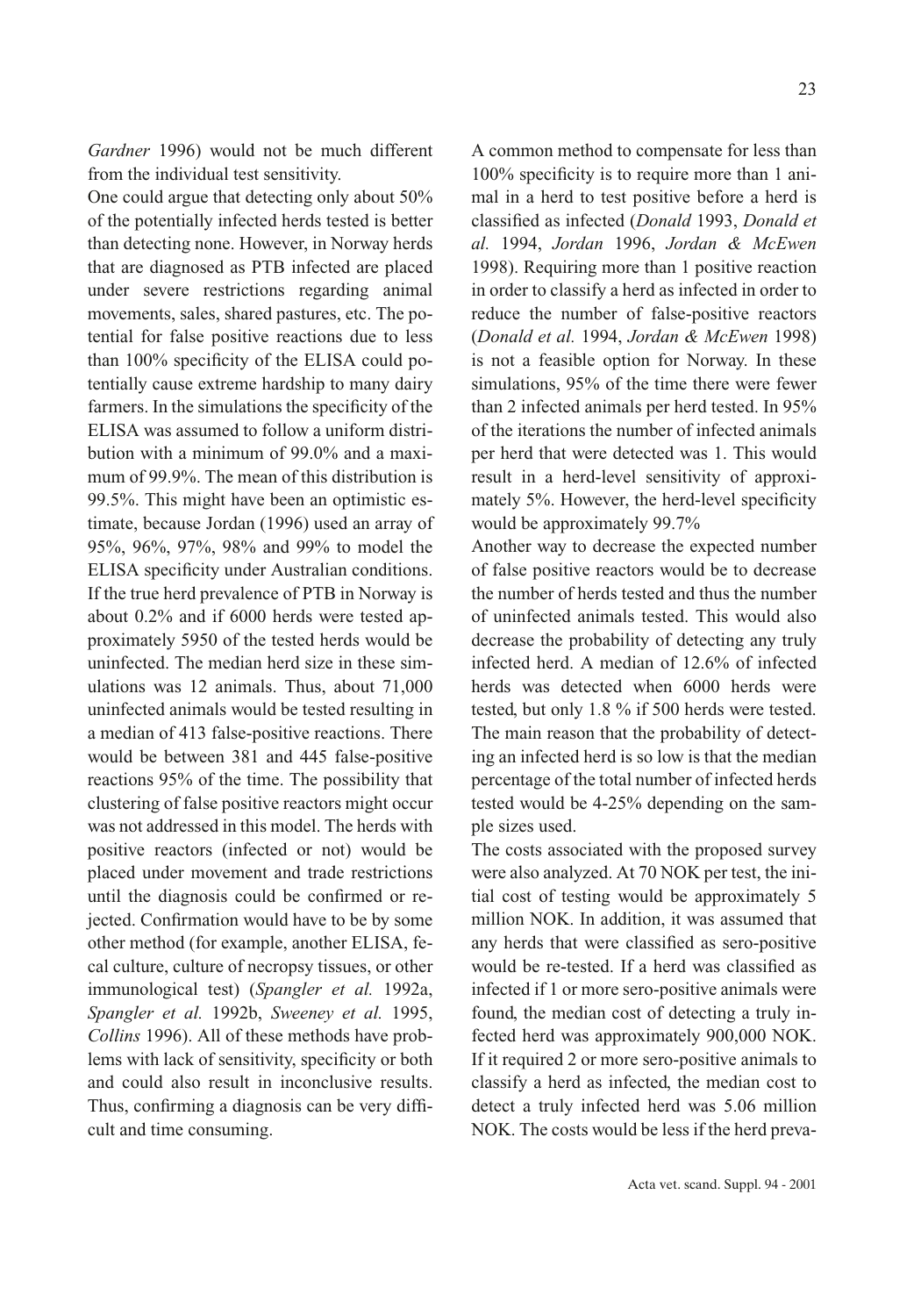lence were higher than the 0.2% used in the simulations.

There are good reasons why Norway would like to determine the prevalence of or absence of PTB in the national cattle population. These include the desire to maintain the high health standards in the national herd, the identification of infected herds so that PTB eradication or control could be accomplished, and concerns about a possible relationship between *Mycobacterium paratuberculosis* and Crohn's disease in humans (*Chiodini* 1989). However, the results of these simulations suggest that with the available diagnostic methods a national survey to estimate the prevalence of PTB in the national dairy population is not feasible. The results confirm the conclusion of Jordan (1996) that aggregate (herd) testing is best suited for circumstances where the within herd prevalence is high, where herd size is not a constraint in obtaining adequate sample size, and where the diagnostic test has both high sensitivity and specificity. None of these conditions applies to the conditions for a national prevalence survey for PTB in dairy cattle in Norway.

# **References**

- *Office International des Epizootés (OIE):* Bovine tuberculosis. In: International Animal Health Code -1998 Edition. 29 Mar. 1999. <http://www. oie.int/Norms/MCode/A\_summry.htm>.
- *Cameron AR:* Active surveillance for livestock diseases - Practical techniques for developing countries. Australian Centre for International Agricultural Research, 1998. 344 pp.
- *Cameron AR and Baldock FC:* Proving freedom from disease using imperfect tests: The FreeCalc sample size calculator and survey analysis program. Epidémiol. Santé. Anim. 1997, 31-32,12.01.1- 12.01.3.
- *Carpenter TE and Gardner IA:* Simulation modeling to determine herd-level predictive values and sensitivity based on individual-animal test sensitivity and specificity. Prev. Vet. Med. 1996, *27,* 57-66.
- *Chiodini RJ:* Crohn's disease and the mycobacte-

rioses: A review and comparison of the two disease entities. Clin. Microbiol. Rev. 1989, *2,* 90- 117.

- *Collins MT and Morgan IR:* Epidemiological model of paratuberculosis in dairy cattle. Prev. Vet. Med. 1991, *11,* 131-146.
- *Collins MT and Morgan IR:* Simulation model of paratuberculosis control in a dairy herd. Prev. Vet. Med. 1992, *14,* 21-32.
- *Collins MT:* Diagnosis of Paratuberculosis. In: Veterinary Clinics of North America: Food Animal Practice. 1996, *12,* 357-371.
- *Djønne B, Holstad, G, Jarp J, Nyberg O, Schönheit J, Tharaldsen J and Ødegaard Ø:* Is paratuberculosis in goats a source of infection to cattle? Some preliminary results from a national surveillance program in Norway. Sixth International Colloquium on Paratuberculosis. Melbourne, Aust. 1999, Poster presentation.
- *Donald AW, Gardner I A and Wiggins A D:* Cut-off points for aggregate testing in the presence of disease clustering and correlation of test errors. Prev. Vet. Med. 1994, *19,* 167-187.
- *Donald A:* Prevalence estimation using diagnostic tests when there are multiple, correlated disease states in the same animal or farm. Prev. Vet. Med, 1993, *15,* 125-145.
- *Jordan D:* Aggregate testing for the evaluation of Johne's disease herd status. Aust. Vet. J. 1996, *73,* 16-19.
- *Jordan D and McEwen SA:* Herd-level test performance based on uncertain estimates of individual test performance, individual true prevalence and herd true prevalence. Prev. Vet. Med. 1998, *36,* 187-209.
- *Martin SW, Meek A H and Willeberg P:* Veterinary Epidemiology: Principles and Methods. Iowa State University Press, Ames, Iowa, USA, 1987, 343pp.
- *Martin SW, Shoukri M and Thorburn MA:* Evaluating the health status of herds based on tests applied to individuals. Prev.Vet. Med. 1992, *1,* 33-43.
- *NAHMS:* Johne's Disease on U.S. Dairy Operations. USDA:APHIS:VS, CEAH, National Animal Health Monitoring System. Fort Collins, CO. 1997, # N245.1097.
- *Spangler E, Bech-Nielsen S and Heider LE:* Diagnostic performance of two serological tests and fecal culture for subclinical paratuberculosis, and associations with production. Prev. Vet. Med. 1992, *13,* 185-195.
- *Spangler E, Bech-Nielsen S , Heider L E and Dorn C*